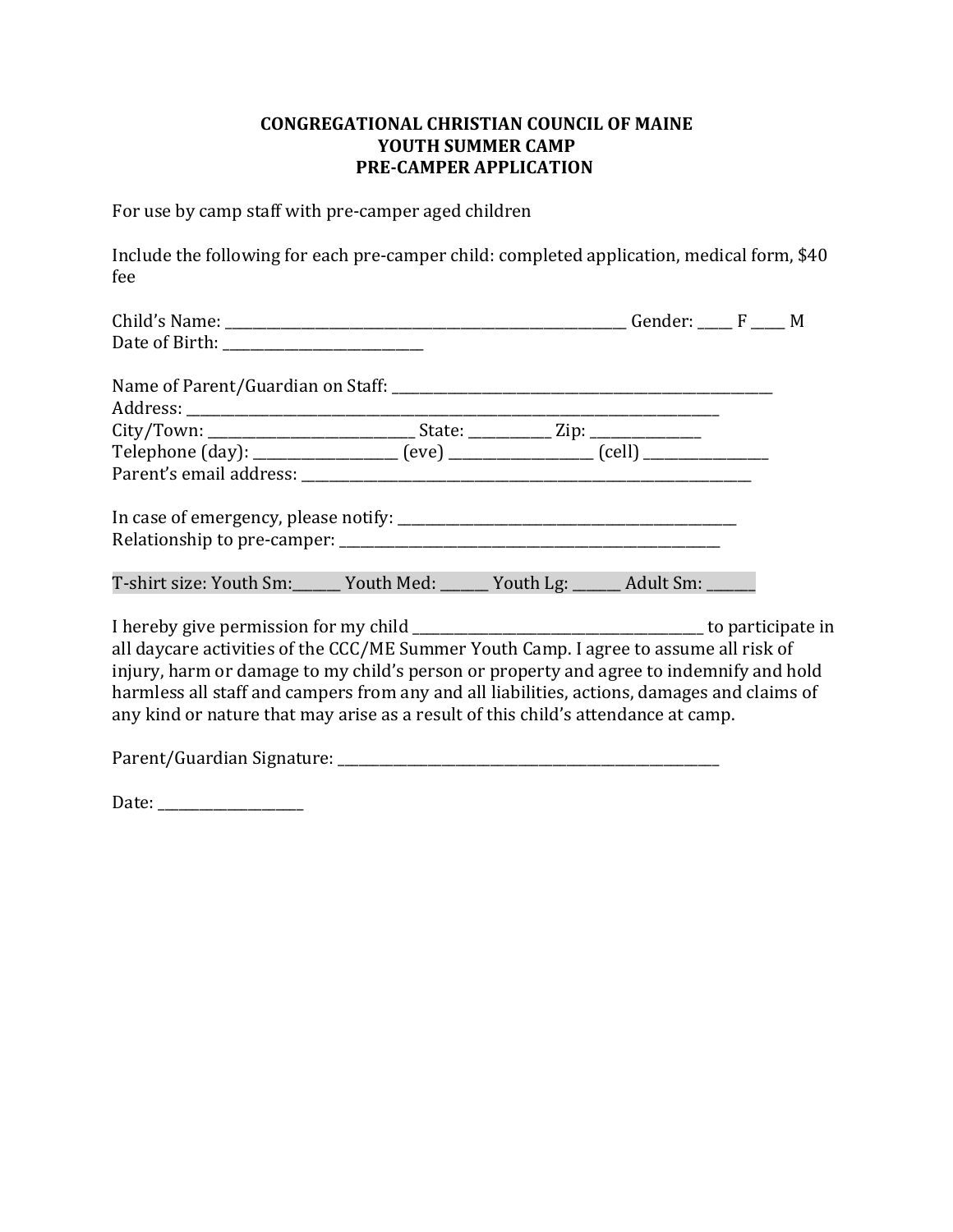## **CAMP WINNIAUGUAMAUK PRE-CAMPER – MEDICAL INFORMATION**

Submit this form with your application

| TELEPHONE: (day)__________________ (eve)__________________ (cell)_______________  |                                 |  |
|-----------------------------------------------------------------------------------|---------------------------------|--|
| DATE OF LAST: Tetanus booster__________________ physical exam____________________ |                                 |  |
|                                                                                   | POLICY/GROUP#__________________ |  |
| ALLERGIES TO: (Please list and describe the nature of the reaction)               |                                 |  |
|                                                                                   |                                 |  |

DISABILITIES: Are there any medical reasons why this person may not fully participate in all camp activities?  $N_{\text{N}}$   $\sim$   $Y_{\text{N}}$  Explain:

\_\_\_\_\_\_\_\_\_\_\_\_\_\_\_\_\_\_\_\_\_\_\_\_\_\_\_\_\_\_\_\_\_\_\_\_\_\_\_\_\_\_\_\_\_\_\_\_\_\_\_\_\_\_\_\_\_\_\_\_\_\_\_\_\_\_\_\_\_\_\_\_\_\_\_\_\_\_\_\_\_\_\_\_\_\_\_\_\_\_\_\_\_\_\_\_\_\_\_\_\_\_\_ 

MEDICAL CONDITIONS: (Please list all)

#### MEDICINES BROUGHT TO CAMP

All medicines brought to camp MUST be given to the camp nurse, labeled with the original RX label, dosage instructions, camper's name, doctor's name and dates. No camper will be admitted to camp without proper labeling on medicines. This applies to all medicines. We do not want to send any camper home so please check the medications prior to leaving home. If your child forgets to bring essential medicines, DO NOT have medications mailed to camp. They must be delivered, or contact the camp and we will try to find a courier (no guarantees). All packages are subject to inspection by the Camp Director/Administrator.

In case of emergency notify: \_\_\_\_\_\_\_\_\_\_\_\_\_\_\_\_\_\_\_\_\_\_\_\_\_\_\_\_\_\_\_\_\_\_\_\_\_\_\_\_\_\_\_\_\_\_\_\_\_\_\_\_\_\_\_ Relationship to camper:\_\_\_\_\_\_\_\_\_\_\_\_\_\_\_\_\_\_\_ Phone, if different from above:\_\_\_\_\_\_\_\_\_\_\_\_\_\_\_\_\_\_\_\_\_ 

The nurse of the Congregational Christian Council of Maine Summer Camp has my permission to treat this camper with first aid or if necessary to take the above named child to Blue Hill Hospital for treatment. I further agree to assume financial responsibility for any emergency treatment. You will be notified if your child requires hospital care.

Signature of parent/guardian:\_\_\_\_\_\_\_\_\_\_\_\_\_\_\_\_\_\_\_\_\_\_\_\_\_\_\_\_\_\_\_\_\_\_\_\_\_\_\_\_\_\_\_\_\_\_\_\_\_\_\_\_\_\_\_\_\_ 

Date:\_\_\_\_\_\_\_\_\_\_\_\_\_\_\_\_\_\_\_